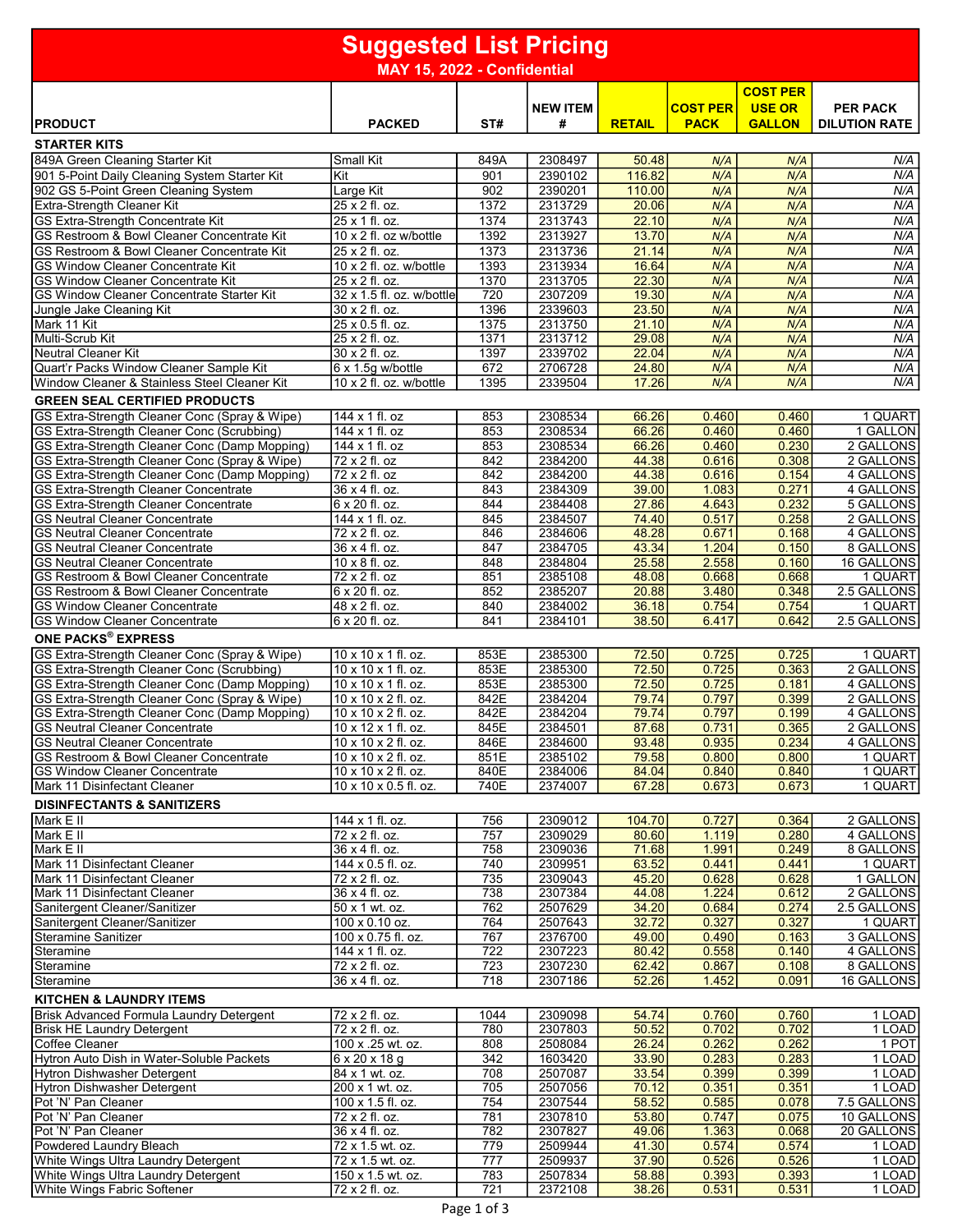| <b>Suggested List Pricing</b>                                                       |                                             |            |                      |                 |                                |                                |                                         |
|-------------------------------------------------------------------------------------|---------------------------------------------|------------|----------------------|-----------------|--------------------------------|--------------------------------|-----------------------------------------|
|                                                                                     | MAY 15, 2022 - Confidential                 |            |                      |                 |                                |                                |                                         |
|                                                                                     |                                             |            |                      |                 |                                | <b>COST PER</b>                |                                         |
| <b>PRODUCT</b>                                                                      | <b>PACKED</b>                               | ST#        | <b>NEW ITEM</b><br># | <b>RETAIL</b>   | <b>COST PER</b><br><b>PACK</b> | <b>USE OR</b><br><b>GALLON</b> | <b>PER PACK</b><br><b>DILUTION RATE</b> |
| <b>GENERAL CLEANERS - POWDER</b>                                                    |                                             |            |                      |                 |                                |                                |                                         |
| <b>Bowl Cleaner</b>                                                                 | 72 x 1 wt. oz.                              | 733        | 2508596              | 36.00           | 0.500                          | 0.500                          | 1 BOWL                                  |
| Cleaner/Degreaser                                                                   | 72 x 2.5 wt. oz.                            | 728        | 2508640              | 68.40           | 0.950                          | 0.190                          | 5 GALLONS                               |
| <b>Floor Conditioner and Neutralizer</b>                                            | 72 x 1 wt. oz.                              | 729        | 2508633              | 61.46           | 0.854                          | 0.142                          | <b>6 GALLONS</b>                        |
| Flowtron Enzyme Drain Treatment                                                     | 72 x 1 wt. oz.                              | 731        | 2508626              | 52.90           | 0.735                          | 0.735                          | 1 DRAIN                                 |
| Non-Acid Bowl Cleaner                                                               | 72 x 1 wt. oz.                              | 790        | 2508602              | 43.50           | 0.604                          | 0.604                          | 1 BOWL                                  |
| <b>GENERAL CLEANERS - LIQUID</b>                                                    |                                             |            |                      |                 |                                |                                |                                         |
| <b>Air Freshener</b>                                                                | 72 x 1 fl. oz.                              | 807        | 2308831              | 48.44           | 0.673                          | 0.673                          | 1 QUART                                 |
| Auto-Scrub Floor Cleaner<br>Auto-Scrub Plus Floor Cleaner                           | 36 x 4 fl. oz.<br>36 x 4 fl. oz.            | 727<br>727 | 2308794<br>2333045   | 42.98<br>55.76  | 1.194<br>1.549                 | 0.149<br>0.103                 | 8 GALLONS<br><b>15 GALLONS</b>          |
| <b>Bio-Active Plus</b>                                                              | 72 x 2.5 fl. oz.                            | 822        | 2308220              | 68.98           | 0.958                          | 0.479                          | 2 GALLONS                               |
| C-Clear Windshield Cleaner                                                          | 144 x 1 fl. oz.                             | 95         | 2308466              | 70.24           | 0.488                          | 0.244                          | 2 GALLONS                               |
| Carpet Shampoo Concentrate                                                          | 36 x 5 fl. oz.                              | 736        | 2308671              | 101.20          | 2.811                          | 0.937                          | 3 GALLONS                               |
| Concept "915"                                                                       | 36 x 5 fl. oz.                              | 717        | 2308589              | 43.32           | 1.203                          | 0.241                          | 5 GALLONS                               |
| Extra-Strength Cleaner (Spray & Wipe)                                               | 72 x 2 fl. oz.                              | 732        | 2308732              | 43.54           | 0.605                          | 0.605                          | 1 QUART                                 |
| Extra-Strength Cleaner (Scrubbing)<br>Extra-Strength Cleaner (Damp Mopping)         | 72 x 2 fl. oz.<br>72 x 2 fl. oz.            | 732<br>732 | 2308732<br>2308732   | 43.54<br>43.54  | 0.605<br>0.605                 | 0.302<br>0.151                 | 2 GALLONS<br>4 GALLONS                  |
| <b>Extra-Strength Cleaner</b>                                                       | 36 x 4 fl. oz.                              | 724        | 2308749              | 38.08           | 1.058                          | 0.264                          | 4 GALLONS                               |
| GrillMate                                                                           | 48 x 3 fl. oz.                              | 786        | 2307865              | 60.78           | 1.266                          | 1.266                          | 1 GRILL                                 |
| Jungle Jake Cleaner Degreaser                                                       | $\overline{72}$ x 2 fl. oz.                 | 1815       | 2381503              | 43.94           | 0.610                          | 0.610                          | 1 QUART                                 |
| Mark 10 Bathroom Cleaner                                                            | 72 x 1 fl. oz.                              | 734        | 2308688              | 51.52           | 0.716                          | 0.716                          | 1 QUART                                 |
| Multi-Scrub                                                                         | 72 x 2 fl. oz.                              | 701        | 2308701              | 74.02           | 1.028                          | 0.257                          | 4 GALLONS                               |
| <b>Neutral Cleaner Concentrate</b>                                                  | 144 x 1 fl. oz.                             | 710        | 2308770              | 76.62           | 0.532                          | 0.266                          | 2 GALLONS                               |
| <b>Neutral Cleaner Concentrate</b><br><b>Neutral Cleaner Concentrate</b>            | 72 x 2 fl. oz.<br>36 x 4 fl. oz.            | 709<br>712 | 2308763<br>2308787   | 50.86<br>44.72  | 0.706<br>1.242                 | 0.177<br>0.155                 | 4 GALLONS<br>8 GALLONS                  |
| <b>Neutral Cleaner Concentrate</b>                                                  | 10 x 8 fl. oz.                              | 714        | 2307148              | 26.26           | 2.626                          | 0.188                          | 14-16 GALLONS                           |
| Restroom & Bowl Liquid Concentrate                                                  | 72 x 2 fl. oz.                              | 816        | 2309975              | 85.84           | 1.192                          | 1.192                          | 1 QUART                                 |
| Superlosa                                                                           | 72 x 2 fl. oz.                              |            | 2397221              | 44.02           | 0.611                          | 0.611                          | 1 QUART                                 |
| Superlosa (Scrubbing)                                                               |                                             |            |                      | 44.02           | 0.611                          | 0.306                          | 2 GALLONS                               |
| Superlosa (Damp Mopping)                                                            |                                             |            |                      | 44.02           | 0.611                          | 0.122                          | 5 GALLONS                               |
| TreadMate Quarry Tile Floor Cleaner                                                 | 60 x 2 fl. oz.                              | 706        | 2308800              | 51.92           | 0.865                          | 0.216                          | 4 GALLONS                               |
| Water Extraction Carpet Cleaner<br><b>Water Extraction Carpet Cleaner</b>           | 72 x 2 fl. oz.<br>36 x 5 fl. oz.            | 702<br>703 | 2308657<br>2308664   | 69.14<br>71.90  | 0.960<br>1.997                 | 0.240<br>0.200                 | 4 GALLONS<br>10 GALLONS                 |
| Window Cleaner & Stainless Steel Cleaner                                            | 48 x 2 fl. oz.                              | 719        | 2308572              | 47.36           | 0.987                          | 0.987                          | 1 QUART                                 |
| <b>WATER FLAKES®</b>                                                                |                                             |            |                      |                 |                                |                                |                                         |
| All-Purpose Cleaner/Deodorizer                                                      | 2 x 90 x 0.5 wt. oz.                        | 793        | 2708978              | 45.66           | 0.254                          | 0.085                          | 3 GALLONS                               |
| All-Purpose Cleaner/Deodorizer                                                      | 400 x 0.5 wt. oz.                           | 802        | 2702259              | 77.32           | 0.193                          | 0.064                          | 3 GALLONS                               |
| <b>Bowl Cleaner</b>                                                                 | 2 x 90 x 0.5 wt. oz.                        | 792        | 2708961              | 52.06           | 0.289                          | 0.289                          | 1 BOWL                                  |
| <b>Bowl Cleaner</b>                                                                 | 400 x 0.5 wt. oz.                           | 801        | 2702242              | 97.84           | 0.245                          | 0.245                          | 1 BOWL                                  |
| <b>Bug Blitzer</b>                                                                  | $2 \times 90 \times 0.5$ wt. oz.            | 799        | 2779909              | 49.42           | 0.275                          | 0.110                          | 2.5 GALLONS                             |
| <b>Bug Blitzer</b><br><b>Floor Conditioner and Neutralizer</b>                      | 400 x 0.5 wt. oz.                           | 798<br>796 | 2707988<br>2708992   | 98.70<br>80.98  | 0.247<br>0.450                 | 0.099<br>0.150                 | 2.5 GALLONS<br>3 GALLONS                |
| <b>Heavy Duty Cleaner Degreaser</b>                                                 | 2 x 90 x 0.5 wt. oz.<br>2 x 36 x 1.5 wt. oz | 797        | 2709005              | 66.80           | 0.928                          | 0.232                          | 4 GALLONS                               |
| <b>Neutral Cleaner</b>                                                              | 2 x 90 x 0.5 wt. oz.                        | 791        | 2708954              | 52.30           | 0.291                          | 0.097                          | 3 GALLONS                               |
| <b>Neutral Cleaner</b>                                                              | 400 x 0.5 wt. oz.                           | 800        | 2702235              | 97.82           | 0.245                          | 0.082                          | 3 GALLONS                               |
| Porta-Fresh Holding Tank Deodorizer                                                 | 2 x 45 x 1.0 wt. oz.                        | 804        | 2780400              | 78.74           | 0.875                          | 0.022                          | 40 GALLONS                              |
| Pot & Pan Detergent                                                                 | 2 x 90 x 0.5 wt. oz.                        | 817        | 2709319              | 50.10           | 0.278                          | 0.056                          | 5 GALLONS                               |
| Powdered Detergent/Disinfectant<br>Powdered Detergent/Disinfectant                  | 2 x 90 x 0.5 wt. oz.                        | 794<br>803 | 2708985              | 71.90<br>118.34 | 0.399                          | 0.399                          | 1 GALLON<br>1 GALLON                    |
| White Wings Ultra Laundry Detergent                                                 | 400 x 0.5 wt. oz.<br>250 x 1.2 wt. oz.      | 795        | 2702266<br>2702198   | 76.22           | 0.296<br>0.305                 | 0.296<br>0.305                 | 1 LOAD                                  |
| White Wings Ultra Laundry Detergent Refill                                          | 250 x 1.2 wt. oz.                           |            | 2782500              | 67.26           | 0.269                          | 0.269                          | 1 LOAD                                  |
| White Wings Ultra Laundry Detergent                                                 | 2 x 50 x 1.2 wt. oz.                        | 813        | 2781308              | 41.62           | 0.416                          | 0.416                          | 1 LOAD                                  |
| <b>QUART'R PACKS®</b>                                                               |                                             |            |                      |                 |                                |                                |                                         |
| Quart'r Packs Extra-Strength Cleaner                                                | $4 \times 80 \times 3.5$ g                  | 680        | 2706803              | 137.68          | 0.430                          | 0.430                          | 1 QUART                                 |
| Quart'r Packs Extra-Strength Cleaner w/bottle                                       | $1 \times 80 \times 3.5g$                   | 681        | 2706810              | 37.52           | 0.469                          | 0.469                          | 1 QUART                                 |
| Quart'r Packs Neutral Cleaner                                                       | 4 x 90 x 1.5g                               | 660        | 2706605              | 74.22           | 0.206                          | 0.206                          | 1 QUART                                 |
| Quart'r Packs Powdered Det/Disinf                                                   | 4 x 125 x 3.5g                              | 690        | 2706902              | 194.84          | 0.390                          | 0.390                          | 1 QUART                                 |
| Quart'r Packs Powdered Det/Disinf w/bottle<br>Quart'r Packs Restroom & Bowl Cleaner | 1 x 125 x 3.5g<br>4 x 80 x 3.5g             | 691<br>692 | 2706919<br>2706926   | 54.68<br>124.76 | 0.437<br>0.390                 | 0.437<br>0.390                 | 1 QUART<br>1 QUART                      |
| Quart'r Packs Restroom & Bowl Cleaner w/bottle                                      | $1 \times 80 \times 3.5g$                   | 693        | 2706933              | 35.58           | 0.445                          | 0.445                          | 1 QUART                                 |
| Quart'r Packs Window Cleaner                                                        | 4 x 80 x 1.5g                               | 670        | 2706704              | 109.88          | 0.343                          | 0.343                          | 1 QUART                                 |
| Quart'r Packs Window Cleaner w/bottle                                               | $1 \times 80 \times 1.5g$                   | 671        | 2706711              | 31.58           | 0.395                          | 0.395                          | 1 QUART                                 |
| <b>QUART'R PACKS® EXPRESS</b>                                                       |                                             |            |                      |                 |                                |                                |                                         |
| Quart'r Packs Extra-Strength Cleaner                                                | $4 \times 40 \times 3.59$                   |            | 2717544              | 69.94           | 1.749                          | 1.749                          | 1 QUART                                 |
| Quart'r Packs Neutral Cleaner                                                       | $4 \times 40 \times 1.5$ g                  |            | 2717445              | 57.04           | 1.426                          | 1.426                          | 1 QUART                                 |
| Quart'r Packs Powdered Det/Disinf                                                   | 4 x 40 x 3.5g                               |            | 2717643              | 79.98           | 2.000                          | 2.000                          | 1 QUART                                 |
| Quart'r Packs Restroom & Bowl Cleaner                                               | $4 \times 40 \times 3.5$ g                  |            | 2717841              | 68.62           | 1.716                          | 1.716                          | 1 QUART                                 |
| Quart'r Packs Window Cleaner                                                        | 4 x 40 x 1.5g                               |            | 2717247              | 59.72           | 1.493                          | 1.493                          | 1 QUART                                 |